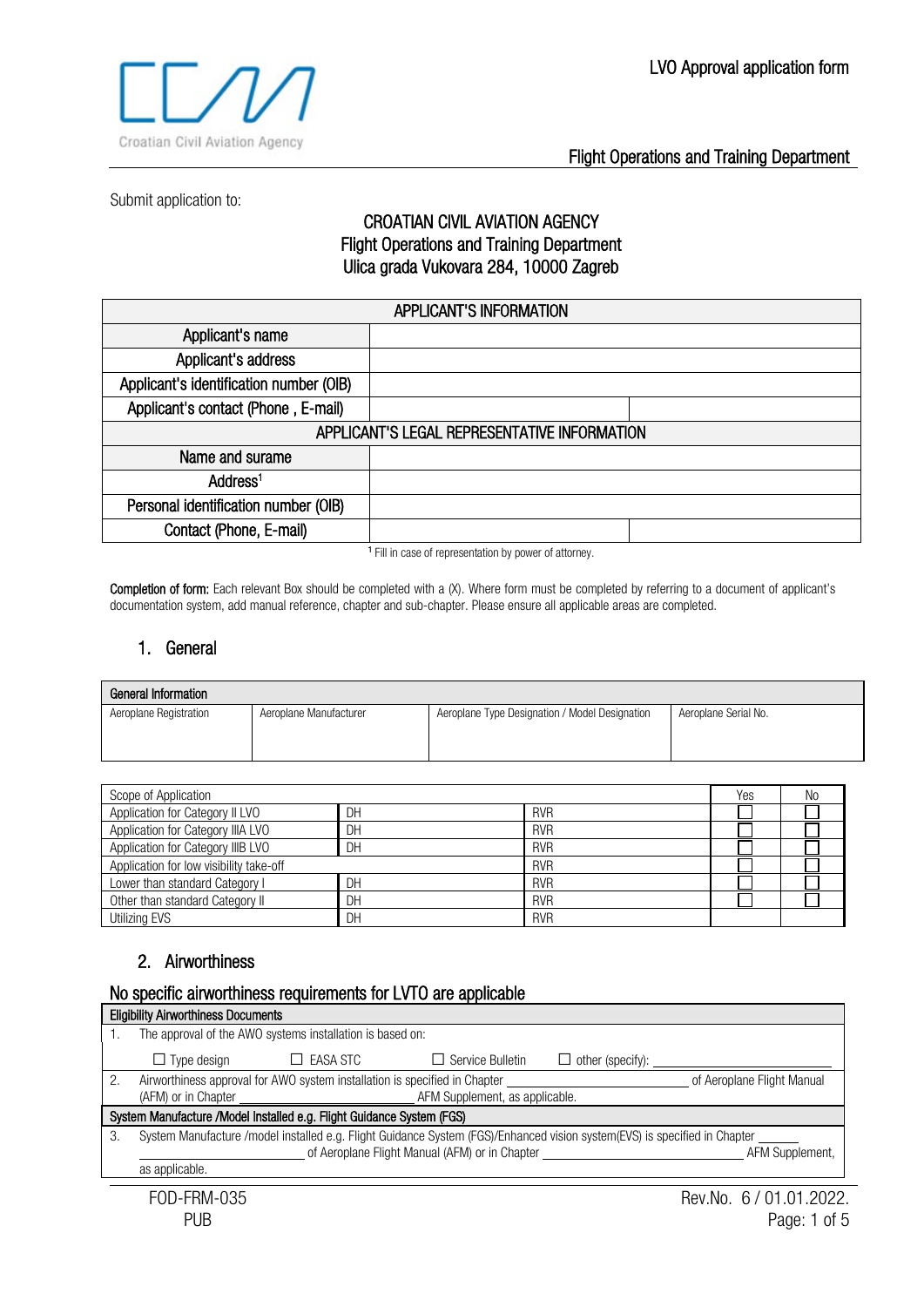

| Maintenance Program                                                                                                                                                                                                                                                                                           | Yes | <b>No</b> |
|---------------------------------------------------------------------------------------------------------------------------------------------------------------------------------------------------------------------------------------------------------------------------------------------------------------|-----|-----------|
| The applicant should have an established Maintenance Program that contains all AWO related maintenance<br>requirements prescribed by manufacturer or design organisation?<br>4.<br>AWO Maintenance Program established?                                                                                       |     |           |
| Minimum Equipment List                                                                                                                                                                                                                                                                                        |     |           |
| The applicant should revised parts of Minimum Equipment List to reflect system requirements (e.g. redundancy levels)<br>appropriate to the intended AWO operations?<br>5.<br>Minimum Equipment List revised?                                                                                                  |     |           |
| <b>Maintenance Practices and Procedures</b>                                                                                                                                                                                                                                                                   |     |           |
| To be completed by applicant<br>The applicant must institute procedures in respect of continuing<br>AWO Maintenance Practices and Procedures are described in (add<br>airworthiness practices for AWO. These procedures should cover the<br>manual reference, chapter and subchapter):<br>following subjects: |     |           |
| Maintenance of AWO equipment (adherence to manufacturer's<br>6.<br>maintenance instructions, modification procedures, repair<br>procedures, system calibration policy, AWO maintenance<br>practices, handling of on-board systems, etc.).                                                                     |     |           |
| 7.<br>Action for non-compliant aeroplane (downgrading, technical log<br>entries, corrective actions, placarding, upgrading, release to<br>service procedures, monitoring and reporting of repetitive<br>defects, reliability reporting, reporting to the CCAA, etc.).                                         |     |           |
| 8.<br>Maintenance training (initial training and recurrent training of<br>applicant's maintenance management staff and contractor's<br>maintenance personnel, training syllabi qualification of<br>maintenance personnel, etc.).                                                                              |     |           |
| Test equipment (use of test equipment, handling, calibration,<br>9.<br>$etc.$ ).                                                                                                                                                                                                                              |     |           |

# 3. Operations

| <b>Operating Practices</b>                                                                                                               |                                                                                                                            |
|------------------------------------------------------------------------------------------------------------------------------------------|----------------------------------------------------------------------------------------------------------------------------|
| The applicant must institute operating practices and provisions covering<br>as applicable:                                               | To be completed by applicant .LVO Operating Practices are described<br>in (add manual reference, chapter and sub-chapter): |
| 3.1<br>LVTO provisions (AMC1 SPA.LVO.100/aeroplanes, AMC2<br>SPA.LVO.100/helicopters                                                     |                                                                                                                            |
| 3.2<br>LTS CAT I provisions (AMC3 SPA.LVO.100)                                                                                           |                                                                                                                            |
| 3.3<br>CAT II/OTS CATII provisions (AMC4 SPA.LVO.100)                                                                                    |                                                                                                                            |
| 3.4<br>CAT III provisions (AMC5 SPA.LVO.100)                                                                                             |                                                                                                                            |
| 3.5<br>EVS provisions (AMC6 SPA.LVO.100)                                                                                                 |                                                                                                                            |
| 3.6<br>EFFECT ON LANDING MINIMA OF TEMPORARILY FAILED OR<br>DOWNGRADED EQUIPMENT provisions (AMC7 SPA.LVO.100)                           |                                                                                                                            |
| 3.7<br>ESTABLISHMENT OF MINIMUM RVR FOR CAT II AND CAT III<br>OPERATIONS provisions (GM SPA.LVO.100(c)(e))                               |                                                                                                                            |
| 3.8<br>CREW ACTIONS IN CASE OF AUTOPILOT FAILURE AT OR BELOW<br>DH IN FAIL-PASSIVE CAT III OPERATIONS provisions (GM1<br>SPA.LVO.100(e)) |                                                                                                                            |
| 3.9<br>CONTINUOUS MONITORING provisions (AMC3 SPA.LVO.105)                                                                               |                                                                                                                            |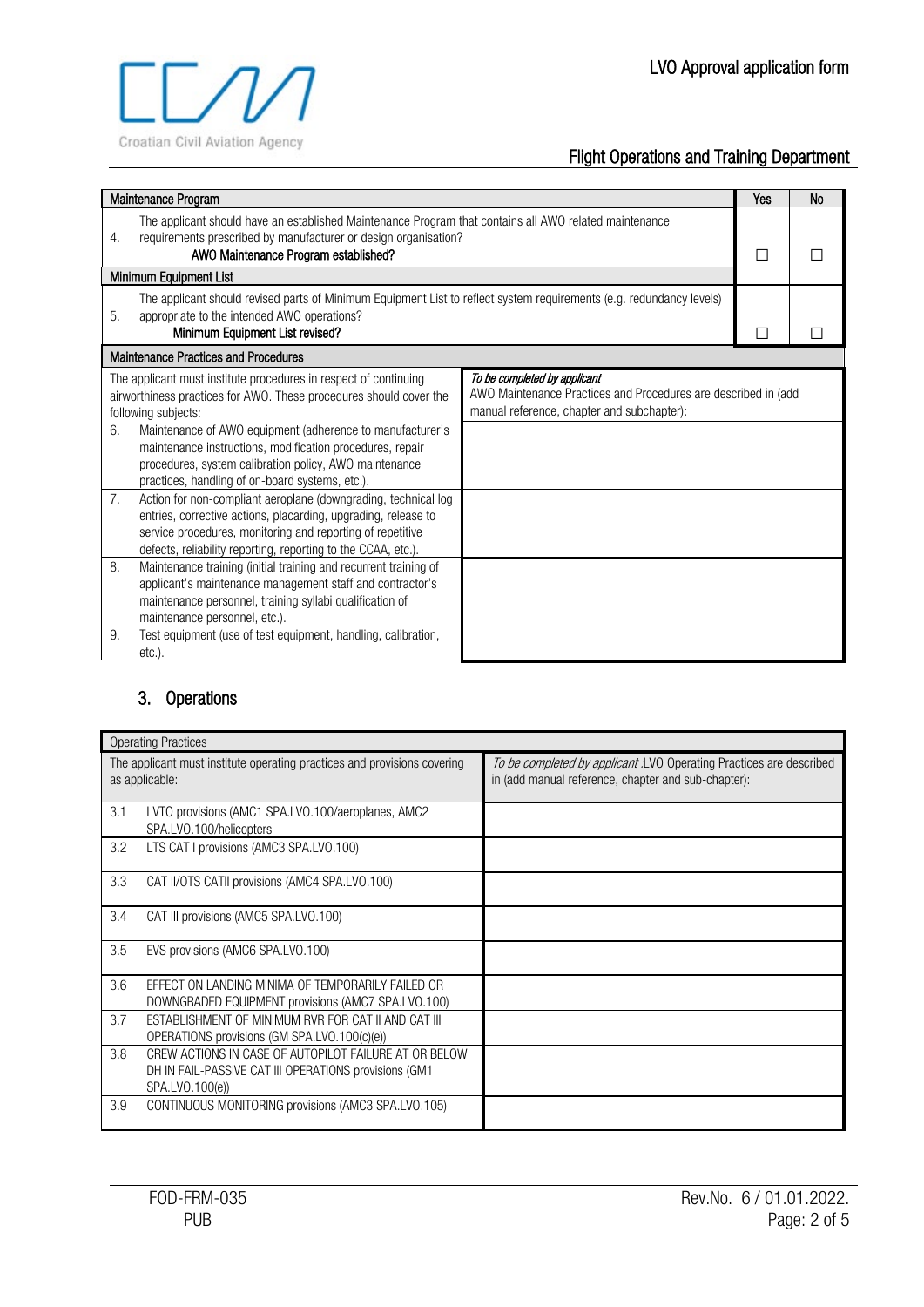

|      | <b>Operating Procedures</b>                                                                                                                                                                                                                    |                                                                                                                            |
|------|------------------------------------------------------------------------------------------------------------------------------------------------------------------------------------------------------------------------------------------------|----------------------------------------------------------------------------------------------------------------------------|
|      | The applicant must institute LVO Operating Procedures for:<br>manual take-off, with or without electronic guidance systems or<br>HUDLS/hybrid HUD/HUDLS;                                                                                       | To be completed by applicant LVO Operating Procedures are<br>described in (add manual reference, chapter and sub-chapter): |
|      | approach flown with the use of a HUDLS/hybrid HUD/HUDLS<br>and/or EVS;                                                                                                                                                                         |                                                                                                                            |
|      | auto-coupled approach to below DH, with manual flare, hover,<br>landing and rollout;                                                                                                                                                           |                                                                                                                            |
|      | auto-coupled approach followed by auto-flare, hover, auto-<br>landing and manual rollout; and                                                                                                                                                  |                                                                                                                            |
|      | auto-coupled approach followed by auto-flare, hover, auto-                                                                                                                                                                                     |                                                                                                                            |
|      | landing and auto-rollout, when the applicable RVR is less than<br>400 m.                                                                                                                                                                       |                                                                                                                            |
|      | The instructions should be compatible with the limitations and mandatory                                                                                                                                                                       |                                                                                                                            |
|      | procedures contained in the AFM, in accordance with SPA.LVO.125 and                                                                                                                                                                            |                                                                                                                            |
|      | applicable AMCs and cover the following items in particular:                                                                                                                                                                                   |                                                                                                                            |
| 3.10 | checks for the satisfactory functioning of the aircraft equipment,<br>both before departure and in flight                                                                                                                                      |                                                                                                                            |
| 3.11 | effect on minima caused by changes in the status of the ground<br>installations and airborne equipment                                                                                                                                         |                                                                                                                            |
| 3.12 | procedures for the take-off, approach, flare, hover, landing,<br>rollout and missed approach                                                                                                                                                   |                                                                                                                            |
| 3.13 | procedures to be followed in the event of failures, warnings to<br>include HUD/HUDLS/EVS and other non-normal situations                                                                                                                       |                                                                                                                            |
| 3.14 | the minimum visual reference required                                                                                                                                                                                                          |                                                                                                                            |
| 3.15 | the importance of correct seating and eye position                                                                                                                                                                                             |                                                                                                                            |
| 3.16 | action that may be necessary arising from a deterioration of the<br>visual reference                                                                                                                                                           |                                                                                                                            |
| 3.17 | allocation of crew duties in the carrying out of the procedures<br>according to AMC1 SPA.LVO.125 (b)(2)(i) to (iv) and (vi), to allow<br>the pilot-in-command/commander to devote himself/herself<br>mainly to supervision and decision making |                                                                                                                            |
| 3.18 | the rule for all height calls below 200 ft to be based on the radio<br>altimeter and for one pilot to continue to monitor the aircraft                                                                                                         |                                                                                                                            |
|      | instruments until the landing is completed                                                                                                                                                                                                     |                                                                                                                            |
| 3.19 | the rule for the localiser sensitive area to be protected                                                                                                                                                                                      |                                                                                                                            |
| 3.20 | the use of information relating to wind velocity, wind shear,<br>turbulence, runway contamination and use of multiple RVR<br>assessments                                                                                                       |                                                                                                                            |
| 3.21 | procedures to be used for:<br>(A) LTS CAT I;                                                                                                                                                                                                   |                                                                                                                            |
|      | (B) OTS CAT II;                                                                                                                                                                                                                                |                                                                                                                            |
|      | (C) approach operations utilising EVS; and<br>(D) practice approaches and landing on runways at which the full                                                                                                                                 |                                                                                                                            |
| 3.22 | CAT II or CAT III aerodrome procedures are not in force<br>operating limitations resulting from airworthiness certification                                                                                                                    |                                                                                                                            |
| 3.23 | information on the maximum deviation allowed from the ILS glide                                                                                                                                                                                |                                                                                                                            |
|      | path and/or localiser                                                                                                                                                                                                                          |                                                                                                                            |
| 3.24 | instructions for LVO continuous monitoring                                                                                                                                                                                                     |                                                                                                                            |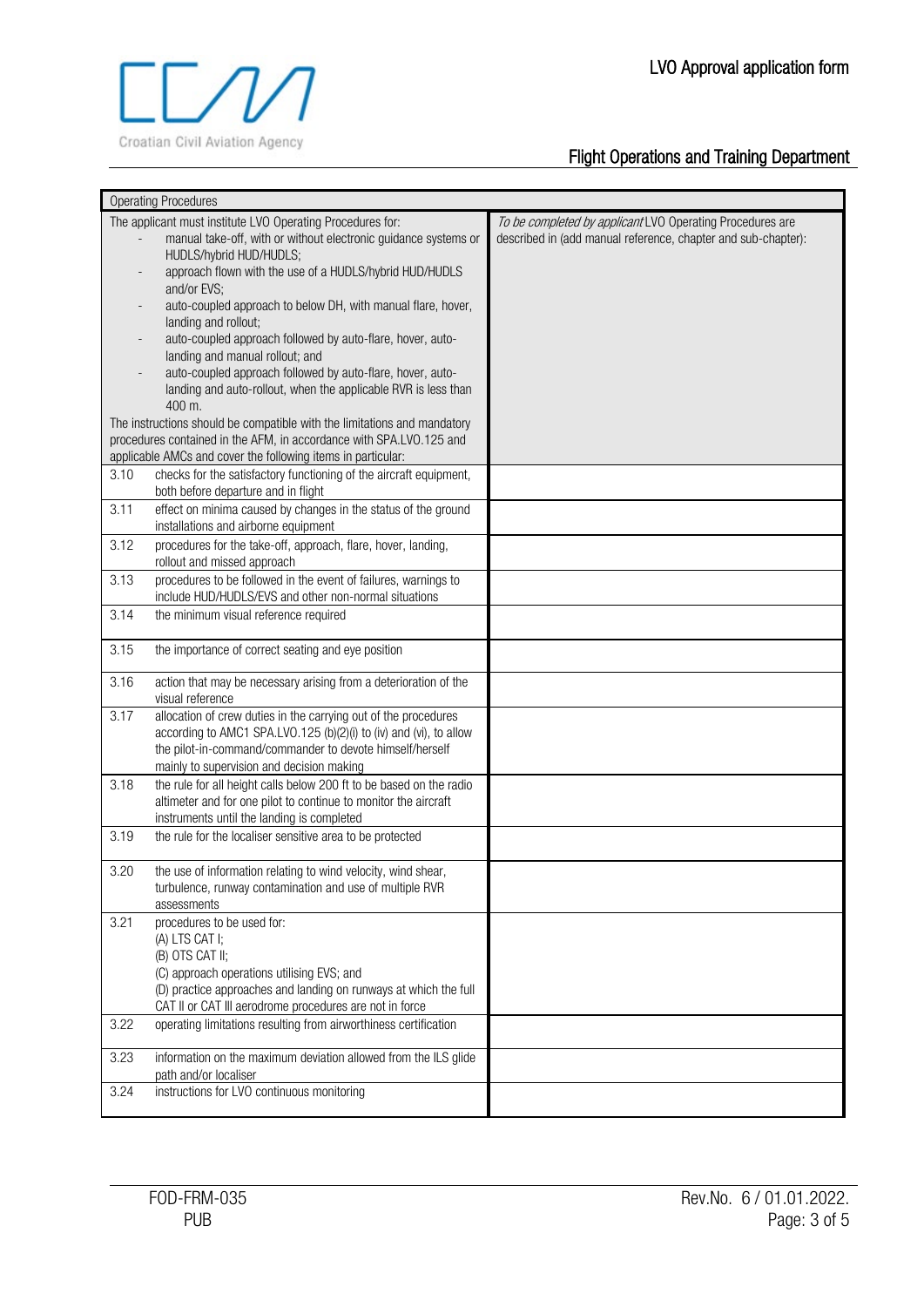

| Flight Crew Training and Qualification                                                                                                               |                                                                                                |
|------------------------------------------------------------------------------------------------------------------------------------------------------|------------------------------------------------------------------------------------------------|
| The applicant is required to establish the following (covering the subjects<br>under 4.1 to 4.7) in accordance with SPA.LVO.120 and applicable AMCs: | To be completed by applicant Description in (add manual reference,<br>chapter and subchapter): |
| 3.25<br>Flight crew qualification requirements.                                                                                                      |                                                                                                |
| Description training, checking-and training-syllabi for:                                                                                             |                                                                                                |
| 3.26<br>Ground training                                                                                                                              |                                                                                                |
| 3.27<br>FSTD training and/or flight training                                                                                                         |                                                                                                |
| 3.28<br>Conversion training                                                                                                                          |                                                                                                |
| 3.29<br>Type and command experience                                                                                                                  |                                                                                                |
| 3.30<br>Recurrent training and checking                                                                                                              |                                                                                                |
| 3.31<br>LVTO operations                                                                                                                              |                                                                                                |
| 3.32<br>LTS CAT I, OTS CAT II, operations utilising EVS                                                                                              |                                                                                                |
| 3.33<br>Operations utilising EVS                                                                                                                     |                                                                                                |

### 4. Application Package

|     | Documentation to be submitted to the Croatian Civil Aviation Agency (CCAA)                                                                                                                                | Submitted |     |
|-----|-----------------------------------------------------------------------------------------------------------------------------------------------------------------------------------------------------------|-----------|-----|
|     |                                                                                                                                                                                                           | Yes       | No. |
| 4.1 | Sections of the AFM or AFM Supplements that document LVO airworthiness approval                                                                                                                           |           |     |
| 4.2 | Flight crew LVO training programmes and syllabi for trainings under 3.9                                                                                                                                   |           |     |
| 4.3 | Operation Manuals and Checklists that include LVO operating practices and procedures (OM-A, OM-B, OM-C, OM-D,<br>AOM, FCOM, Route Manuals, stand-alone LVO manual, LVO minimums, etc.)                    |           |     |
| 4.4 | Minimum Equipment List (MEL) that include items pertinent to LVO operations                                                                                                                               |           |     |
| 4.5 | Maintenance Program or revision thereof that include item pertinent to LVO equipment                                                                                                                      |           |     |
| 4.6 | LVO maintenance practices & procedures (CAME, Maintenance Program, Stand-alone equipment)                                                                                                                 |           |     |
| 4.7 | Service Bulletin, Supplemental Type Certificate (STC) or Mayor Modification Approval Documentation, if approval based<br>on documents as detailed in 2.1 above (except if based on approved type design). |           |     |
| 4.8 | Implementation plan (Operational demonstration, eligible aerodromes and runways, training schedule, data collection,<br>data analysis, continuous monitoring, previous LVO experience, etc.)              |           |     |

### 5. Applicants Statement

| The undersigned certifies the above information to be correct and true and that aeroplane system installation, continuing airworthiness of systems,<br>minimum equipment for dispatch, operating procedures and flight crew training comply with the applicable requirements of EC 965/2012. |            |       |  |  |  |
|----------------------------------------------------------------------------------------------------------------------------------------------------------------------------------------------------------------------------------------------------------------------------------------------|------------|-------|--|--|--|
| Name of Post Holder Operation:<br>Signature:<br>Date:                                                                                                                                                                                                                                        |            |       |  |  |  |
|                                                                                                                                                                                                                                                                                              |            |       |  |  |  |
| Name of Post Holder Maintenance:                                                                                                                                                                                                                                                             | Signature: | Date: |  |  |  |
| Date:<br>Name of Post Holder Training:<br>Signature:                                                                                                                                                                                                                                         |            |       |  |  |  |